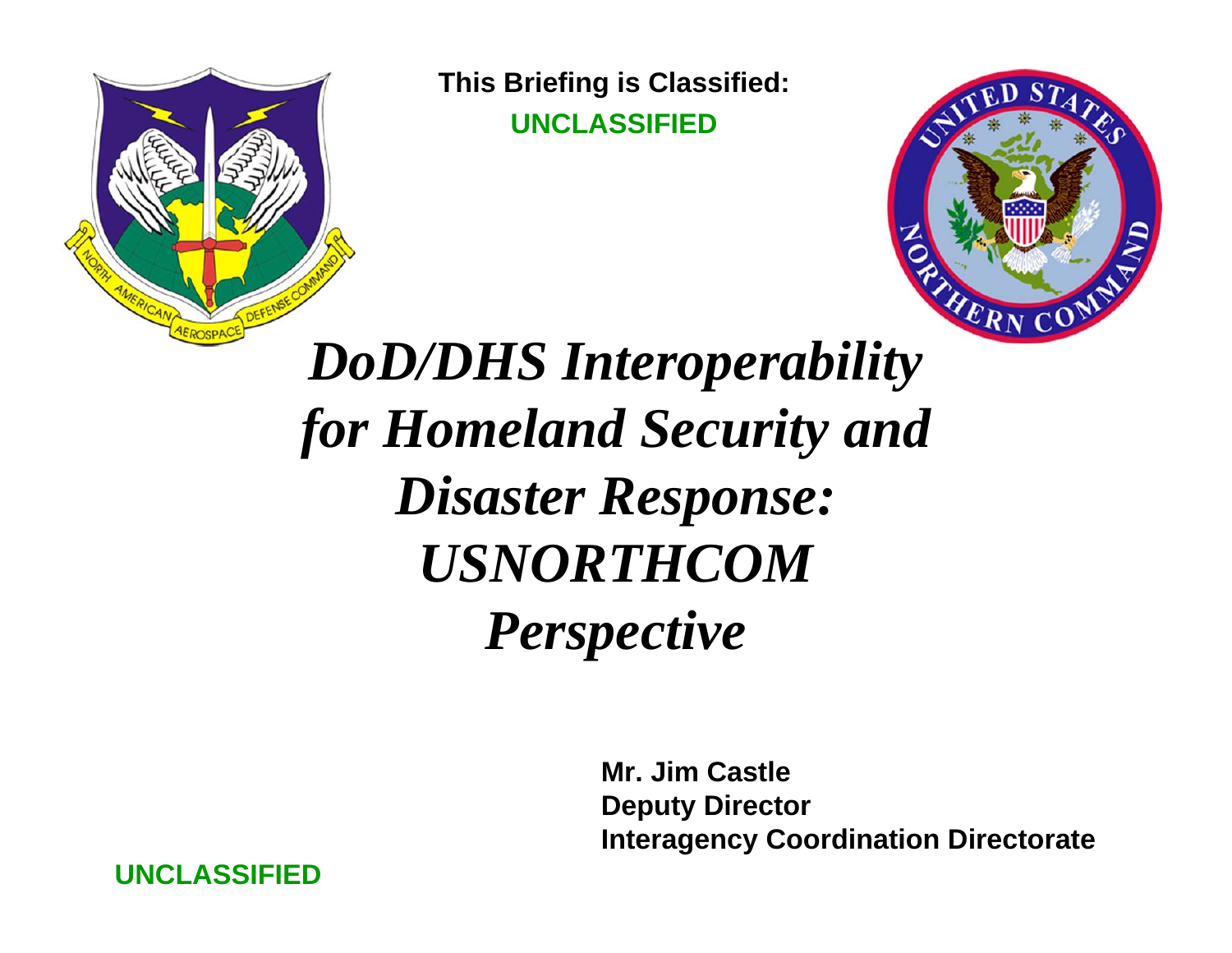*Katrina Report Observations*



- **Lack of timely damage assessment** *(GAO, Congress, White House)*
- **Communications difficulties** *(GAO, Cong)*
- **Problems with integrating military forces** *(GAO, Cong, WH)*
- **Uncoordinated search and rescue efforts** *(GAO, Cong)*
- **Logistics challenges** *(GAO, Cong, WH)*
- **Inadequate pre-incident DHS planning for required DoD capabilities** *(Cong, WH)*
- **Confusing Request For Assistance (RFA) requirements** *(Cong)*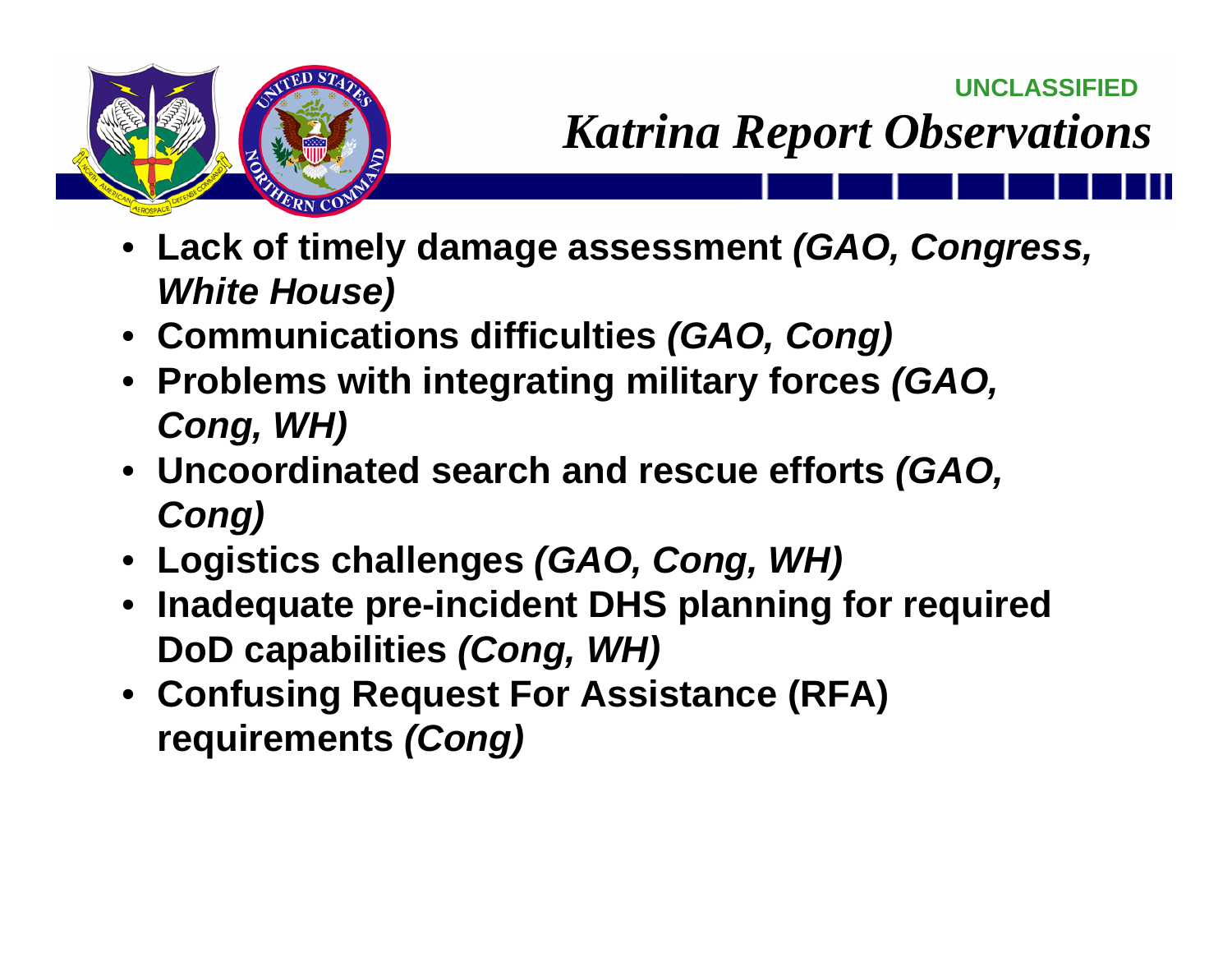

- **Lack of timely damage assessment** *(GAO, Cong, WH)*
	- • **Deployable Command Assessment Elements constituted**
	- **Coordination for DoD imagery and analysis to DHS**
	- **Streaming video experiments**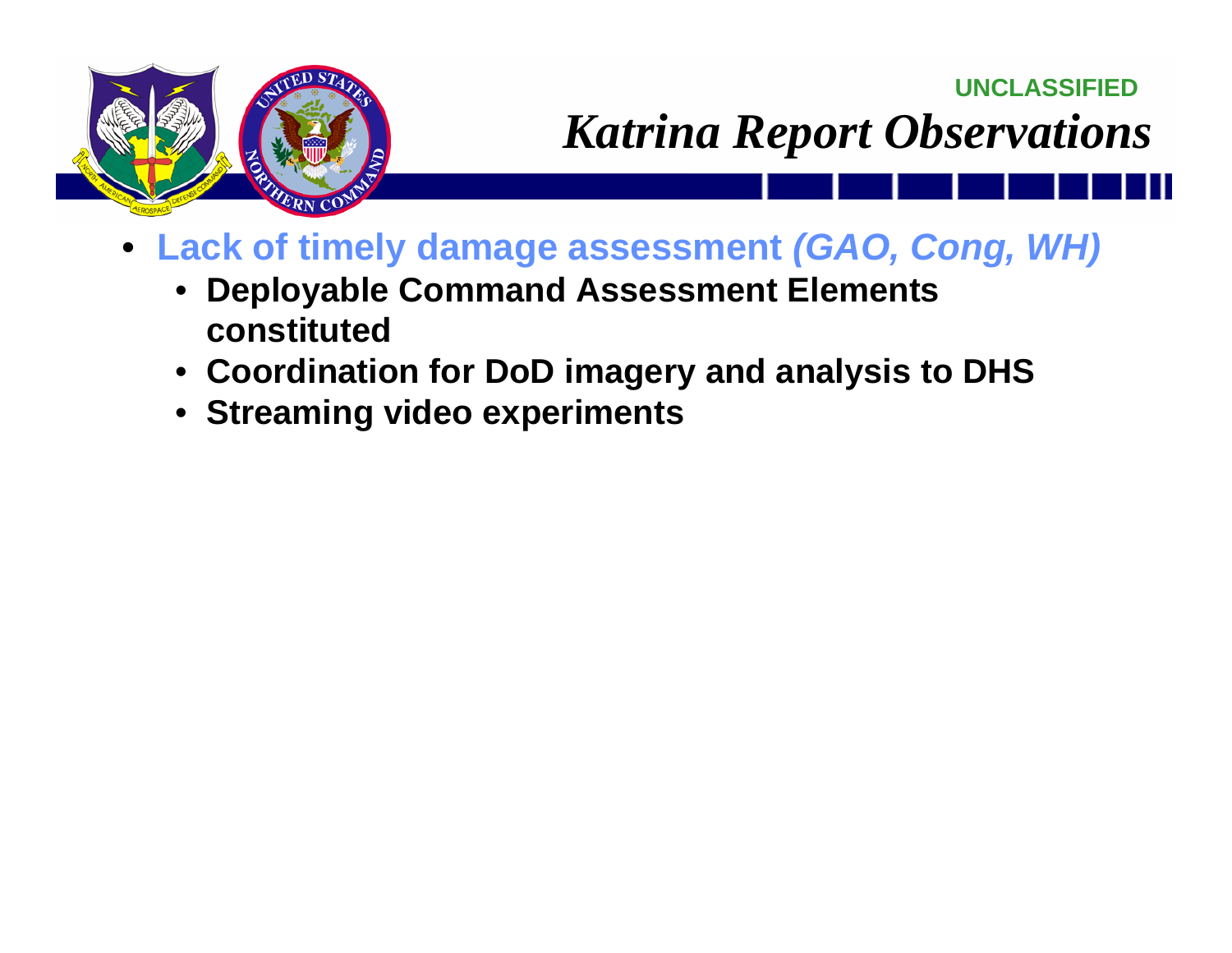

- • **Communications difficulties** *(GAO, Cong)*
	- **Deployable communications**
	- •**Mobile cell tower packages**
	- **Greater access and use of SIPR and HSIN respectively**
	- **Homeland Data Sharing Program initiative**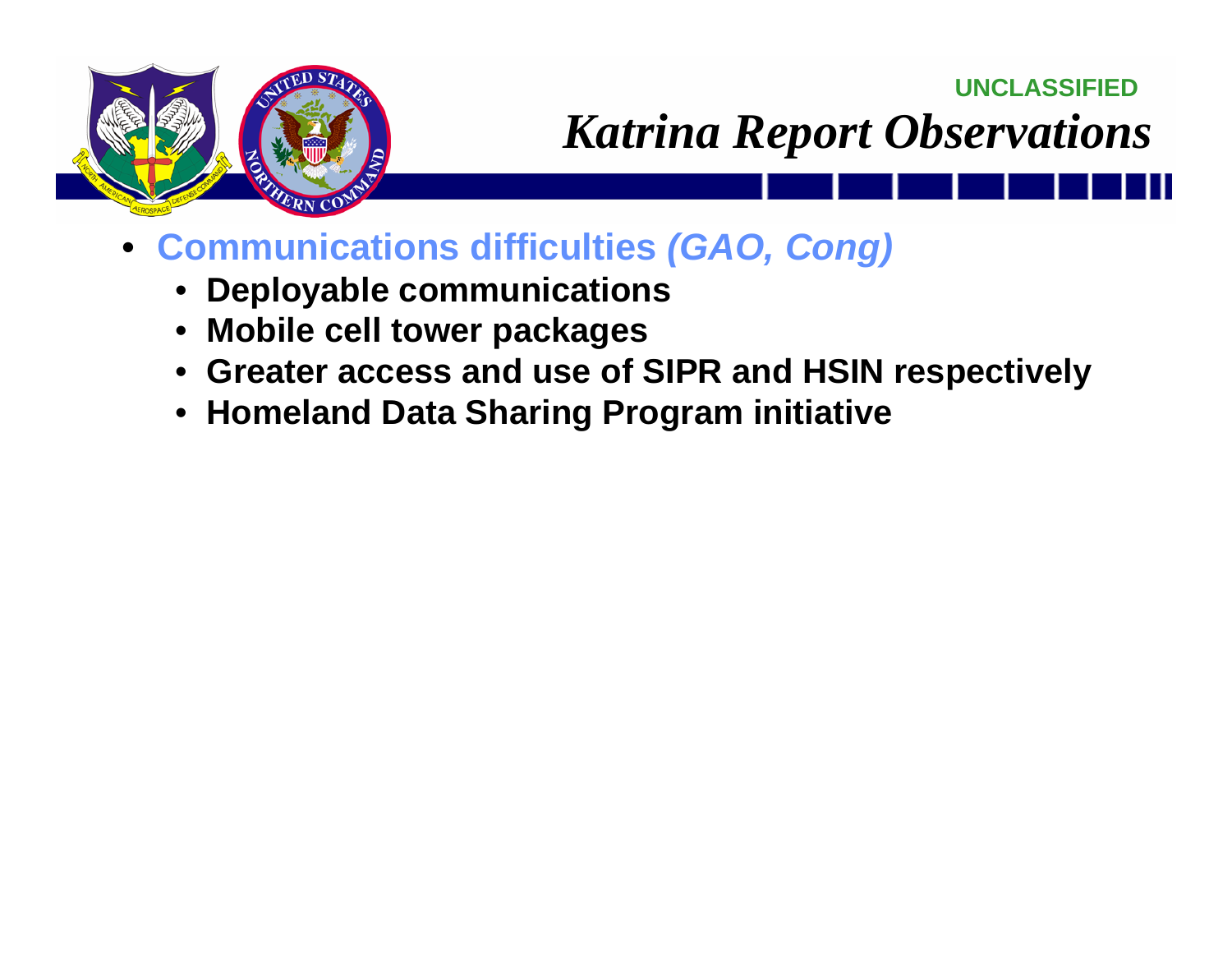**UNCLASSIFIED**



## *Katrina Report Observations*

- **Problems with integrating military forces** *(GAO, Cong, WH)*
	- **State JTF Commander Course**
	- **Regional Defense Coordinating Officer (DCO) coordination**
	- **2007 Hurricane Conference**
	- **Close coordination with NGB**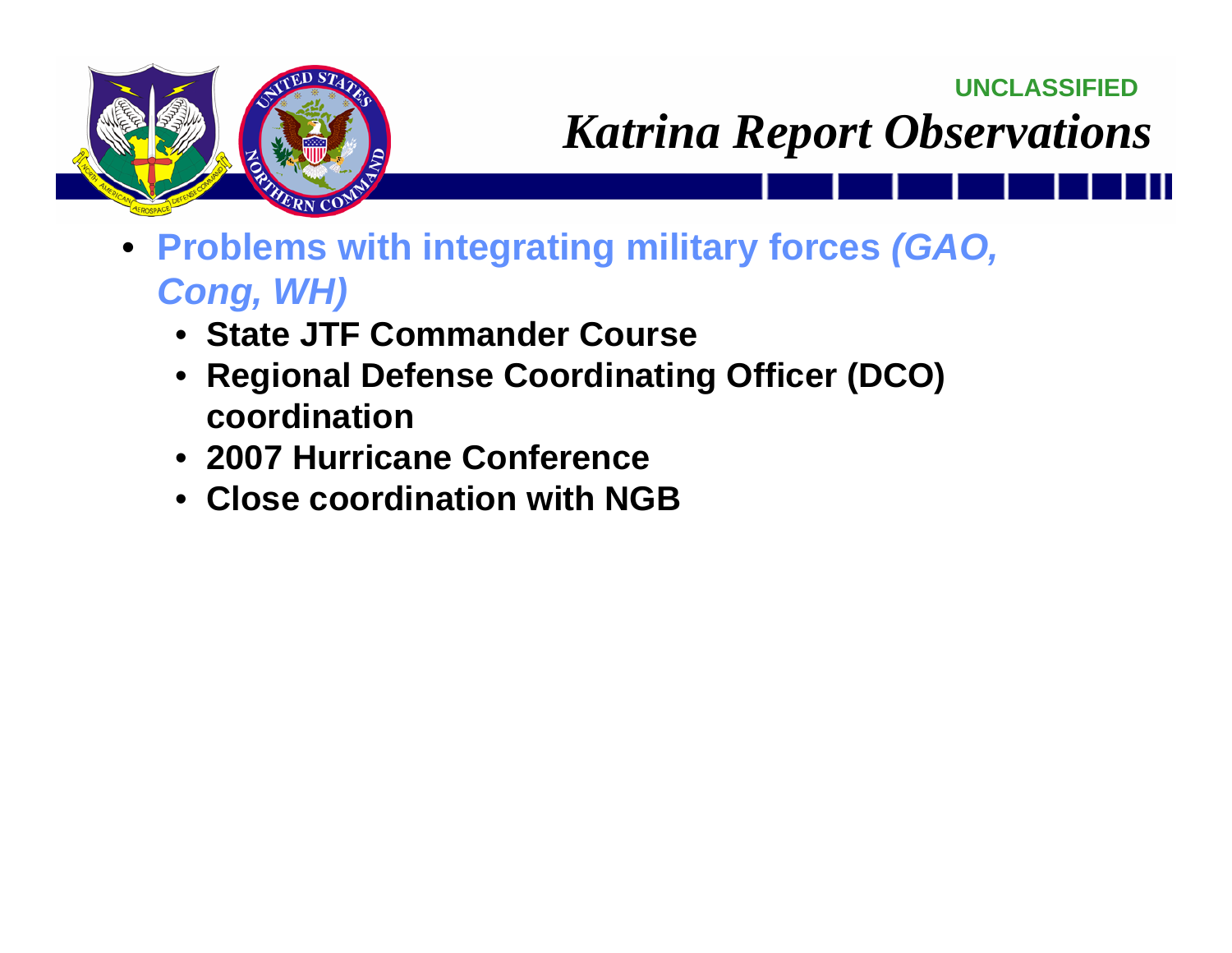

**UNCLASSIFIED***Katrina Report Observations*

- **Uncoordinated search and rescue efforts** *(GAO, Cong)*
	- **Extensive planning and coordination with DHS/FEMA for joint procedures**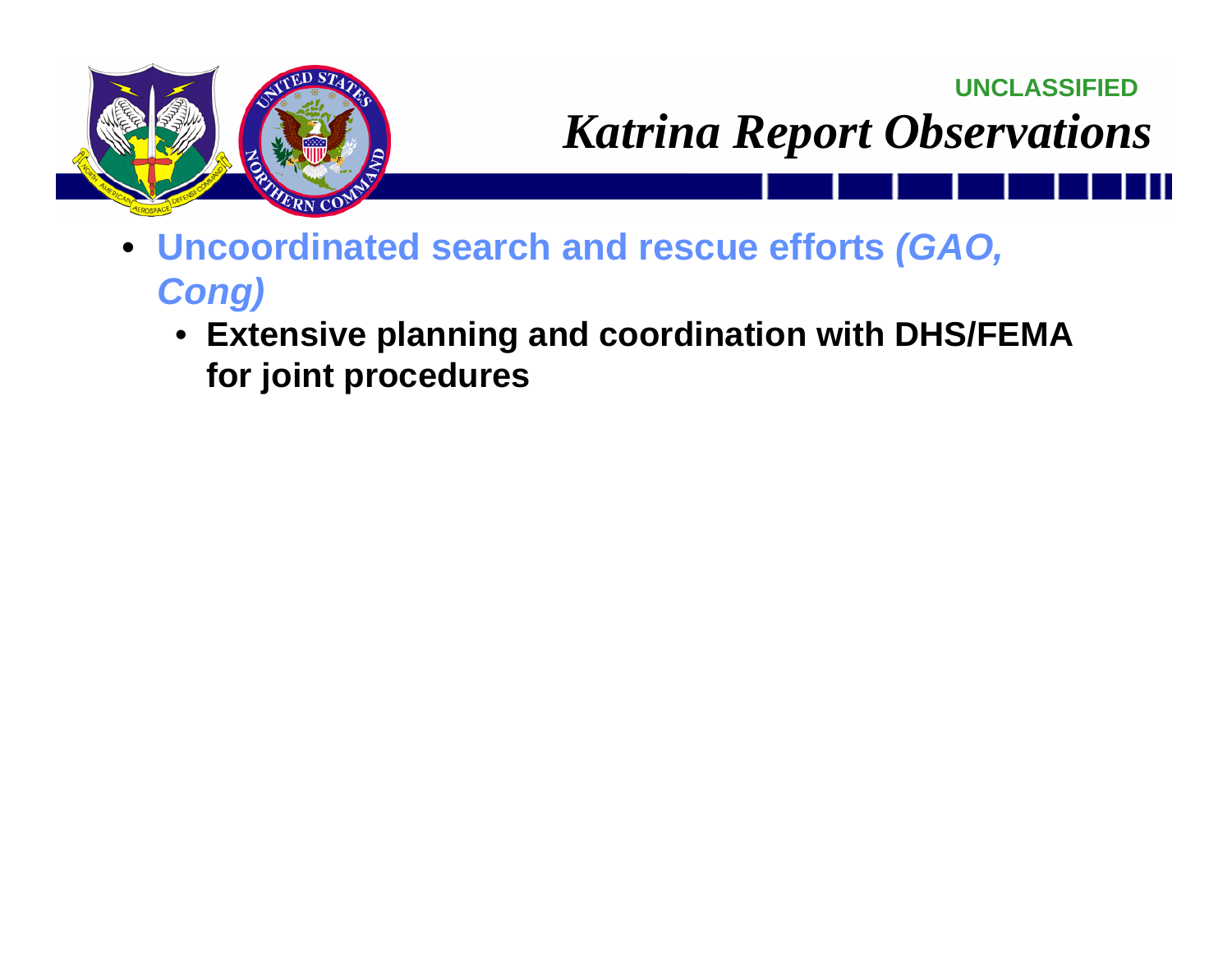

- **Logistics challenges** *(GAO, Cong, WH)*
	- **Agreements with DLA for specific stocks**
	- **Common use of IRRIS for transportation visibility**
	- **Information exchanges of mortuary affairs capabilities and procedures**